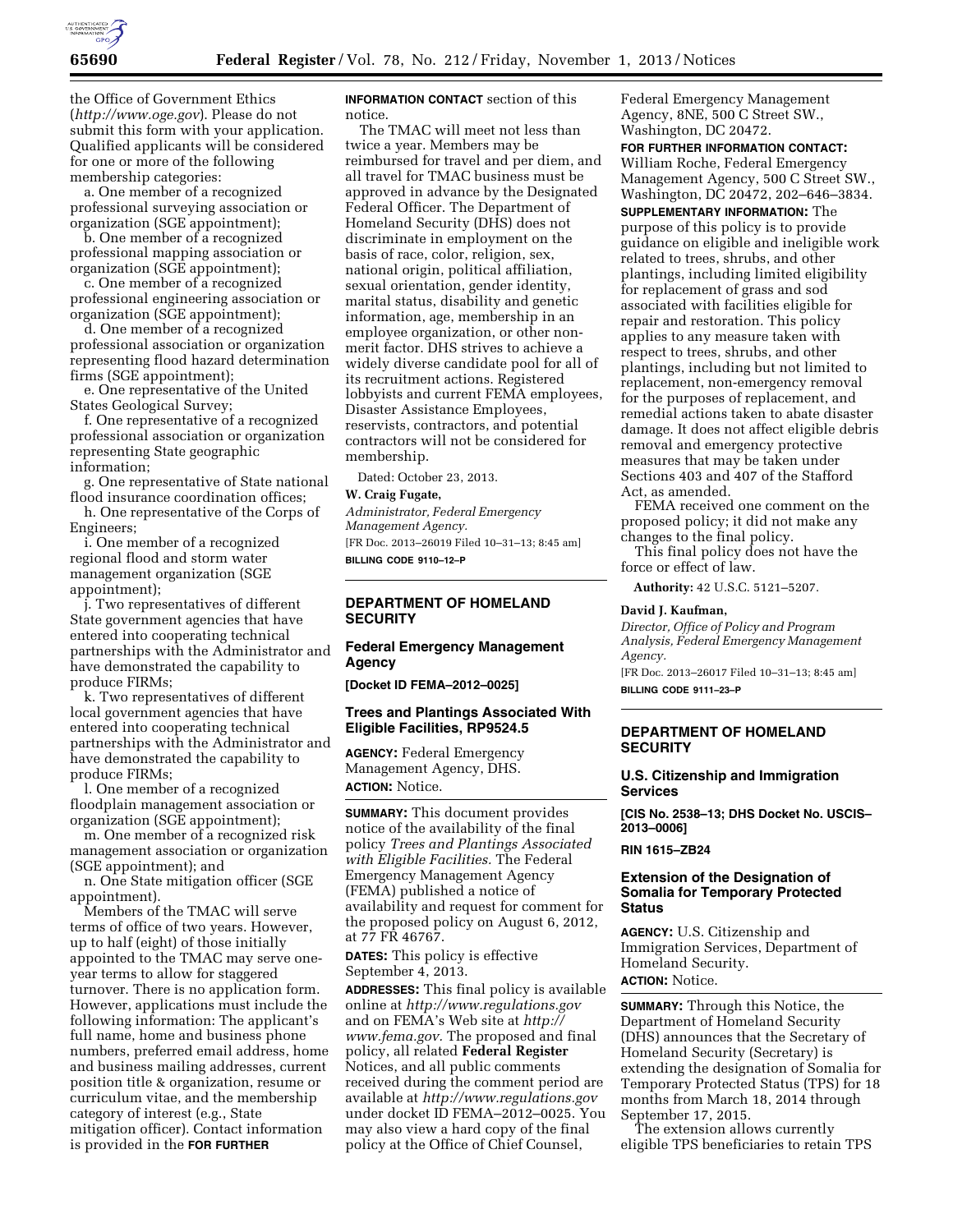through September 17, 2015, so long as they otherwise continue to meet the eligibility requirements for TPS. The Secretary has determined that an extension is warranted because the conditions in Somalia that prompted the TPS designation continue to be met. There continues to be a substantial, but temporary, disruption of living conditions in Somalia based upon ongoing armed conflict and extraordinary and temporary conditions in that country that prevent Somalis who have TPS from safely returning.

Through this Notice, DHS also sets forth procedures necessary for nationals of Somalia (or aliens having no nationality who last habitually resided in Somalia) to re-register for TPS and to apply for renewal of their Employment Authorization Documents (EADs) with U.S. Citizenship and Immigration Services (USCIS). Re-registration is limited to persons who have previously registered for TPS under the designation of Somalia and whose applications have been granted. Certain nationals of Somalia (or aliens having no nationality who last habitually resided in Somalia) who have not previously applied for TPS may be eligible to apply under the late initial registration provisions, if they meet: (1) At least one of the late initial filing criteria and (2) all TPS eligibility criteria (including continuous residence in the United States since May 1, 2012, and continuous physical presence in the United States since September 18, 2012).

For individuals who have already been granted TPS under the Somalia designation, the 60-day re-registration period runs from October 31, 2013 through December 30, 2013. USCIS will issue new EADs with a September 17, 2015 expiration date to eligible Somali TPS beneficiaries who timely re-register and apply for EADs under this extension.

**DATES:** The 18-month extension of the TPS designation of Somalia is effective March 18, 2014, and will remain in effect through September 17, 2015. The 60-day re-registration period runs from October 31, 2013 through December 30, 2013.

#### **FOR FURTHER INFORMATION CONTACT:**

• For further information on TPS, including guidance on the application process and additional information on eligibility, please visit the USCIS TPS Web page at *[http://www.uscis.gov/tps.](http://www.uscis.gov/tps)* 

You can find specific information about this extension of Somalia for TPS by selecting ''TPS Designated Country: Somalia'' from the menu on the left of the TPS Web page.

• You can also contact the TPS Operations Program Manager at the Family and Status Branch, Service Center Operations Directorate, U.S. Citizenship and Immigration Services, Department of Homeland Security, 20 Massachusetts Avenue NW., Washington, DC 20529–2060; or by phone at (202) 272–1533 (this is not a toll-free number). Note: The phone number provided here is solely for questions regarding this TPS notice. It is not for individual case status inquires.

• Applicants seeking information about the status of their individual cases can check Case Status Online, available at the USCIS Web site at *[http://](http://www.uscis.gov) [www.uscis.gov,](http://www.uscis.gov)* or call the USCIS National Customer Service Center at 800–375–5283 (TTY 800–767–1833). Service is available in English and Spanish.

• Further information will also be available at local USCIS offices upon publication of this Notice.

### **SUPPLEMENTARY INFORMATION:**

#### **Table of Abbreviations**

- AMISOM—African Union Mission in Somalia BIA—Board of Immigration Appeals DHS—Department of Homeland Security
- DOS—Department of State
- EAD—Employment Authorization Document
- FNC—Final Nonconfirmation
- GOS—Government of Somalia
- Government—U.S. Government
- IDP—Internally Displaced Person
- IJ—Immigration Judge
- INA—Immigration and Nationality Act
- OSC—U.S. Department of Justice, Office of Special Counsel for Immigration-Related Unfair Employment Practices
- SAVE—USCIS Systematic Alien Verification for Entitlements Program
- Secretary—Secretary of Homeland Security
- TFG—Transitional Federal Government
- TNC—Tentative Nonconfirmation
- TPS—Temporary Protected Status
- TTY—Text Telephone
- UN—United Nations

USCIS—U.S. Citizenship and Immigration Services

#### **What is Temporary Protected Status (TPS)?**

• TPS is a temporary immigration status granted to eligible nationals of a country designated for TPS under the Immigration and Nationality Act (INA), or to persons without nationality who last habitually resided in the designated country.

• During the TPS designation period, TPS beneficiaries are eligible to remain in the United States, may not be removed, and may obtain work authorization, so long as they continue to meet the requirements of TPS.

• TPS beneficiaries may also be granted travel authorization as a matter of discretion.

• The granting of TPS does not lead to permanent resident status.

• When the Secretary terminates a country's TPS designation, beneficiaries return to the same immigration status they maintained before TPS, if any (unless that status has since expired or been terminated), or to any other lawfully obtained immigration status they received while registered for TPS.

#### **When was Somalia designated for TPS?**

On September 16, 1991, the Attorney General designated Somalia for TPS based on extraordinary and temporary conditions resulting from armed conflict. *See* 56 FR 46804 (Sept. 16, 1991). The initial designation was extended nine times based on determinations that the conditions warranting the designation continued to be met. On September 4, 2001, the Attorney General both extended Somalia's TPS designation for a tenth time and redesignated Somalia for TPS. *See* 66 FR 46288 (Sept. 4, 2001). Under the 2001 redesignation, the Attorney General revised the date from which applicants had to show they had been ''continuously residing'' in and ''continuously physically present'' in the United States to September 4, 2001. Somalia's TPS designation was subsequently extended nine additional times, including on May 1, 2012, when the Secretary both extended and redesignated Somalia for TPS. Under the 2012 redesignation, the Secretary revised the ''continuous residence'' date to May 1, 2012 and the ''continuous physical presence'' date to September 18, 2012. *See* 77 FR 25723 (May 1, 2012). This announcement is the first extension of TPS for Somalia since the 2012 extension and redesignation.

# **What authority does the Secretary of Homeland Security have to extend the designation of Somalia for TPS?**

Section 244(b)(1) of the INA, 8 U.S.C. 1254a(b)(1), authorizes the Secretary, after consultation with appropriate Government agencies, to designate a foreign state (or part thereof) for TPS.1 The Secretary may then grant TPS to eligible nationals of that foreign state (or aliens having no nationality who last habitually resided in that state). *See* INA

<sup>1</sup>As of March 1, 2003, in accordance with section 1517 of title XV of the Homeland Security Act of 2002 (HSA), Public Law 107–296, 116 Stat. 2135, any reference to the Attorney General in a provision of the INA describing functions transferred from the Department of Justice to DHS ''shall be deemed to refer to the Secretary'' of Homeland Security. *See*  6 U.S.C. 557 (codifying HSA, tit. XV, section 1517).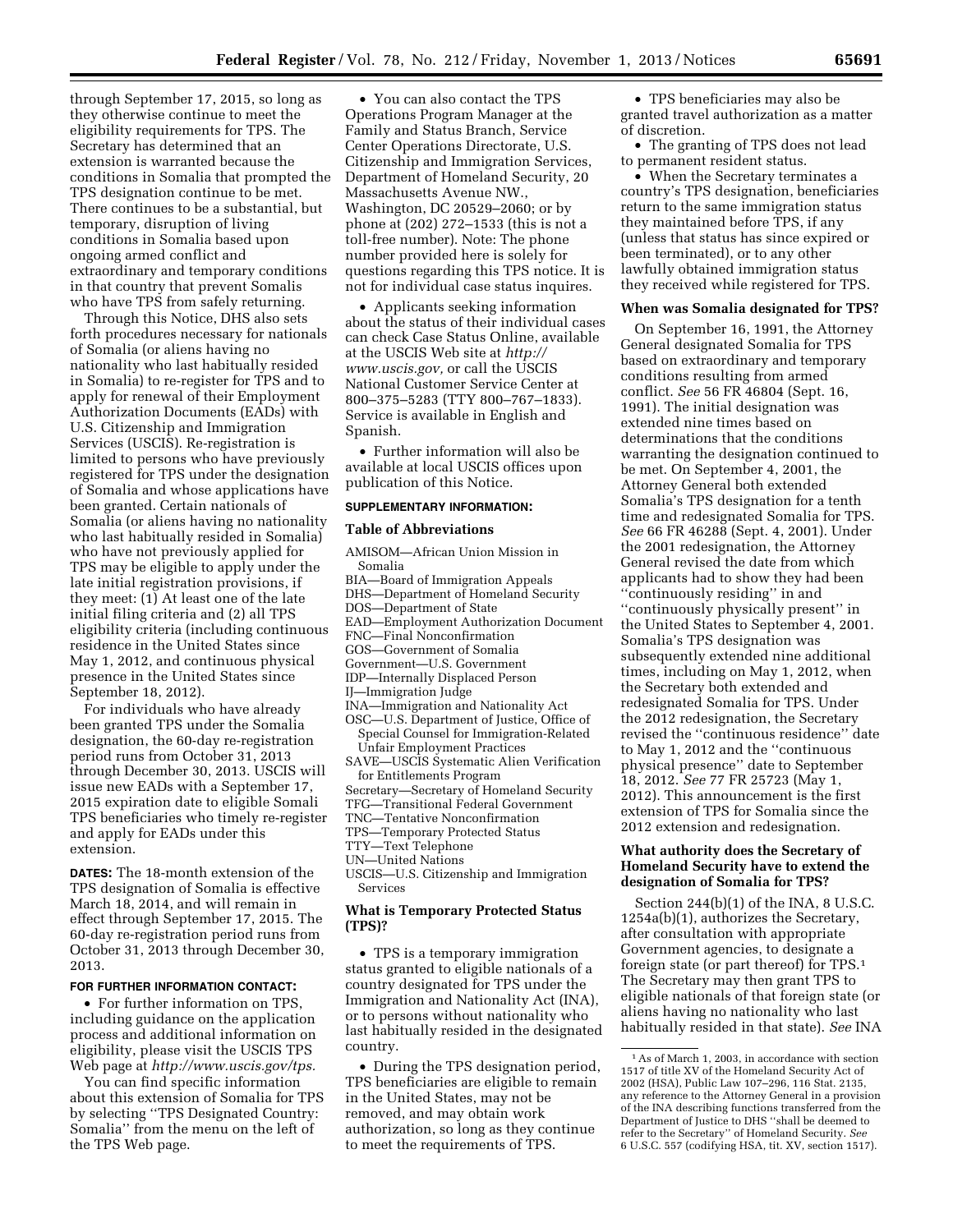section 244(a)(1)(A), 8 U.S.C.  $1254a(a)(1)(A)$ .

At least 60 days before the expiration of a country's TPS designation or extension, the Secretary, after consultation with appropriate Government agencies, must review the conditions in a foreign state designated for TPS to determine whether the conditions for the TPS designation continue to be met. *See* INA section 244(b)(3)(A), 8 U.S.C. 1254a(b)(3)(A). If the Secretary determines that a foreign state continues to meet the conditions for TPS designation, the designation is extended for an additional 6 months (or in the Secretary's discretion for 12 or 18 months). *See* INA section 244(b)(3)(C), 8 U.S.C. 1254a(b)(3)(C). If the Secretary determines that the foreign state no longer meets the conditions for TPS designation, the Secretary must terminate the designation. *See* INA section 244(b)(3)(B), 8 U.S.C. 1254a(b)(3)(B).

#### **Why is the Secretary extending the TPS designation for Somalia through September 17, 2015?**

Over the past year, DHS and the Department of State (DOS) have continued to review conditions in Somalia. Based on this review and after consulting with DOS, the Secretary has determined that an 18-month extension is warranted because the conditions that led to the 2012 redesignation of Somalia for TPS—(1) ongoing armed conflict and (2) extraordinary and temporary conditions that prevent Somali nationals from returning to Somalia in safety—continue to exist.

Somalia ended its 8-year transitional period of governance in September 2012 with the formation of a new and more representative federal parliament and that parliament's indirect election of Hassan Sheikh Mohamud as President. The Somaliland and Puntland regions, in the north of Somalia, are relatively stable, and the administrations of each are able to provide some degree of social services, including minimal law enforcement. President Hassan Sheikh's Government of Somalia (GOS) has prioritized security and peace among its ''Six Pillar Policy'' framework of the new administration. Though the country is now transitioning to more permanent governing institutions, the GOS still retains little control of the territory and has little capacity to govern beyond Mogadishu. No effective political parties yet exist. Two decades of conflict in Somalia and the country's most severe drought in 60 years have led to what has been referred to as the worst humanitarian crisis in the world. A sustained military campaign against alShabaab throughout 2012 resulted in large numbers of civilian deaths and displacement. During the same period, targeted attacks by al-Shabaab, using suicide bombers and improvised explosive devices, resulted in significant civilian causalities. Al-Shabaab still controls large rural areas in southern Somalia and as far north as Puntland, and denies both the Somali government and humanitarian organizations access to people in those areas. Although it no longer maintains an open presence in the capital, Al Shabaab has continued to carry out coordinated asymmetric attacks in Mogadishu in 2013.

A severe drought and famine that lasted from July 2011 to February 2012 is estimated to have resulted in approximately 258,000 deaths. About half, or some 133,000 of the Somalis who perished, were children under 5 years of age, according to the United Nations (UN) Food and Agricultural Organization. Recovery from the famine has been slow. Internal displacement remained a major problem during 2012 as hundreds of thousands of people continued to be displaced by fighting, insecurity, and malnutrition. Estimates of internally displaced persons at the end of 2012 were as high as 1.36 million. Displacement resulted from conflict as fighting escalated in Mogadishu, Kismayo and the Afgoye corridor at various points in 2012. An October 2012 flood in Beletweyn-Hiiraan in central Somalia affected 60,000 and resulted in 39,000 people receiving shelter and survival aid from the International Committee of the Red Cross. During the first quarter of 2013 an additional 14,000 individuals were displaced. As of May 2013, in Mogadishu alone there were 369,000 IDPs.

Humanitarian access and assistance remains restricted inside parts of Somalia due to ongoing conflict, al-Shabaab prohibitions on international aid organizations, insecurity, and diversion of aid. Somalia's displaced population has been victim to theft, extortion, and the threat of forced evictions by abusive groups controlling IDP sites. These threats combined with lack of infrastructure and logistical challenges have caused difficulties in protecting vulnerable IDP populations. During 2012, nine humanitarian personnel were killed, one was wounded, and four were kidnapped. Access to aid gradually improved during 2012, in limited urban areas, but the country presents a challenging operating environment as deliberate obstruction by groups continues to restrict access to humanitarian

assistance and create high risks for aid workers.

Transitional Federal Government (TFG) forces and the African Union Mission in Somalia (AMISOM) military launched successful offensives against al-Shabaab in 2011. By August 2011, AMISOM and TFG forces had expelled al-Shabaab from the capital city of Mogadishu. Kenyan forces took control of the major port city, Kismayo, from al-Shabaab in September 2012. A sustained military campaign against al-Shabaab throughout 2012 resulted in large numbers of civilian deaths and displacement. Targeted attacks by al-Shabaab using suicide bombers and improvised explosive devices resulted in significant civilian causalities. Reliable estimates of nationwide civilian causalities are not currently available. Between January and late September 2012, four hospitals in Mogadishu treated 5,219 casualties, with 118 dying from weapon-related injuries.

Somalis who have sought to move to the relatively more secure regions of Puntland and Somaliland have in some cases been expelled or prosecuted, as they are viewed as outsiders. In al-Shabaab controlled territory, they are at risk of running afoul of al-Shabaab imposed edicts on behavior or of conscription of minors into al-Shabaab forces. Despite initial security sector improvements and restructuring, the GOS currently does not have the capability to provide improved rule of law for Somali citizens.

Additionally, Somalis have fled to neighboring countries in an attempt to find refuge. In July 2012, the Office of the UN High Commissioner for Refugees announced that the population exodus from Somalia had exceeded one million, with refugees having fled mainly to Kenya (with approximately 535,000 registered Somali refugees at the end of July 2012), Yemen, and Ethiopia. As of January 2013, there were approximately 1.1 million refugees outside of Somalia and 33,000 asylum seekers worldwide. One million Somalis, or 14 percent of the total population, are experiencing acute food insecurity. The IDPs amount to 60 percent of the total population experiencing acute food insecurity. It is estimated that 2.7 million Somalis are dependent on humanitarian assistance. Authorities in the Transitional Federal Government and Government of Somalia (TFG/GOS), Somaliland, and Puntland administrations have provided some protection and assistance to IDPs, although the response in TFG/GOS areas has been largely ineffective as a consequence of limitations on resources, capacity, and poor coordination.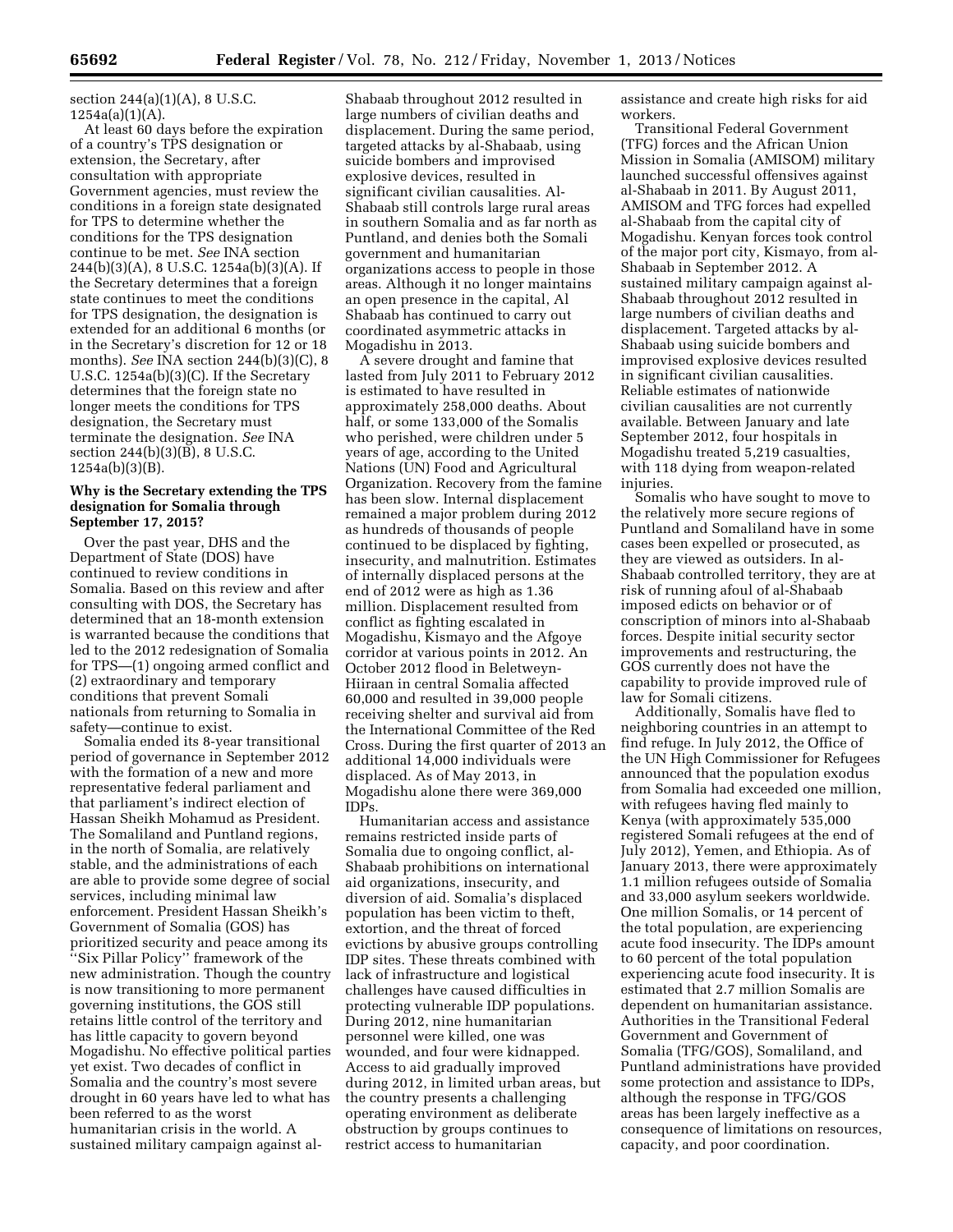Gender-based violence, including sexual assault of female IDPs, has remained a problem. In Mogadishu and surrounding areas between January and November 2012, almost one-third of the recorded incidents were against children. Many cases involved assaults by armed men in uniform.

In many parts of Somalia, including Mogadishu, public security is unstable. The capacity of the GOS to process, accommodate, and provide assistance to returnees is extremely limited. It is unable to assist or monitor the welfare of IDP or refugee returnees to communities still controlled by al-Shabaab. Returnees may be more vulnerable than the average Somali if they are unable to reestablish themselves in their clan structure or community of origin.

Based upon this review and after consultation with appropriate Government agencies, the Secretary finds that:

• The conditions that prompted the May 1, 2012 redesignation of Somalia for TPS continue to be met. *See* INA section 244(b)(3)(A) and (C), 8 U.S.C.  $1254a(b)(3)(A)$  and  $(C)$ .

• There continue to be an ongoing armed conflict and extraordinary and temporary conditions in Somalia that prevent Somali nationals from returning to Somalia in safety. *See* INA section 244(b)(1)(A) and (C), 8 U.S.C.  $1254a(b)(1)(A)$  and  $(C)$ .

• It is not contrary to the national interest of the United States to permit Somalis (and persons who have no nationality who last habitually resided in Somalia) who meet the eligibility requirements of TPS to remain in the United States temporarily. *See* INA section 244(b)(1)(C), 8 U.S.C. 1254a(b)(1)(C).

• The designation of Somalia for TPS should be extended for an additional 18 month period from March 18, 2014 through September 17, 2015. *See* INA section 244(b)(3)(C), 8 U.S.C. 1254a(b)(3)(C).

• There are approximately 400 current Somalia TPS beneficiaries who are expected to be eligible to re-register for TPS under the extension.

## **Notice of Extension of the TPS Designation of Somalia**

By the authority vested in me as Secretary under INA section 244, 8 U.S.C. 1254a, I have determined, after consultation with the appropriate Government agencies, that the conditions that prompted the redesignation of Somalia for TPS on May 1, 2012 continue to be met. *See*  INA section 244(b)(3)(A), 8 U.S.C.  $1254a(b)(3)(A)$ . On the basis of this

determination, I am extending the existing TPS designation of Somalia for 18 months from March 18, 2014 through September 17, 2015. *See* INA section 244(b)(1)(A) and (C) and (b)(2), 8 U.S.C. 1254a(b)(1)(A) and (C) and (b)(2).

#### **Rand Beers,**

*Acting Secretary.* 

## **Required Application Forms and Application Fees To Register or Re-Register for TPS**

To register or re-register for TPS for Somalia, an applicant must submit each of the following two applications:

1. Application for Temporary Protected Status (Form I–821).

• If you are filing an application for late initial registration, you must pay the fee for the Application for Temporary Protected Status (Form I– 821). *See* 8 CFR 244.2(f)(2) and 244.6 and information on late initial filing on the USCIS TPS Web page at *[http://](http://www.uscis.gov/tps) [www.uscis.gov/tps.](http://www.uscis.gov/tps)* 

• If you are filing an application for re-registration, you do not need to pay the fee for the Application for Temporary Protected Status (Form I– 821). *See* 8 CFR 244.17. and

2. Application for Employment Authorization (Form I–765).

• If you are applying for late initial registration and want an EAD, you must pay the fee for the Application for Employment Authorization (Form I– 765) only if you are age 14 through 65. No fee for the Application for Employment Authorization (Form I– 765) is required if you are under the age of 14 or are 66 and older and applying for late initial registration.

• If you are applying for reregistration, you must pay the fee for the Application for Employment Authorization (Form I–765) only if you want an EAD regardless of age.

• You do not pay the fee for the Application for Employment Authorization (Form I–765) if you are not requesting an EAD, regardless of whether you are applying for late initial registration or re-registration.

You must submit both completed application forms together. If you are unable to pay for the application and/ or biometrics fee, you may apply for a fee waiver by completing a Request for Fee Waiver (Form I–912) or submitting a personal letter requesting a fee waiver, and by providing satisfactory supporting documentation. For more information on the application forms and fees for TPS, please visit the USCIS TPS Web page at *[http://www.uscis.gov/tps.](http://www.uscis.gov/tps)* Fees for the Application for Temporary Protected Status (Form I–821), the Application for Employment

Authorization (Form I–765), and biometric services are also described in 8 CFR 103.7(b)(1)(i).

# **Biometric Services Fee**

Biometrics (such as fingerprints) are required for all applicants 14 years of age or older. Those applicants must submit a biometric services fee. As previously stated, if you are unable to pay for the biometric services fee, you may apply for a fee waiver by completing a Request for Fee Waiver (Form I–912) or by submitting a personal letter requesting a fee waiver, and providing satisfactory supporting documentation. For more information on the biometric services fee, please visit the USCIS Web site at *[http://](http://www.uscis.gov)  [www.uscis.gov.](http://www.uscis.gov)* If necessary, you may be required to visit an Application Support Center to have your biometrics captured.

## **Re-Filing a Re-Registration TPS Application After Receiving a Denial of a Fee Waiver Request**

USCIS urges all re-registering applicants to file as soon as possible within the 60-day re-registration period so that USCIS can process the applications and issue EADs promptly. Filing early will also allow those applicants who may receive denials of their fee waiver requests to have time to re-file their applications *before* the reregistration deadline. If, however, an applicant receives a denial of his or her fee waiver request and is unable to refile by the re-registration deadline, the applicant may still re-file his or her application. This situation will be reviewed to determine whether the applicant has established good cause for late re-registration. However, applicants are urged to re-file within 45 days of the date on their USCIS fee waiver denial notice, if at all possible. *See* INA section 244(c)(3)(C); 8 U.S.C. 1254a(c)(3)(C); 8 CFR 244.17(c). For more information on good cause for late re-registration, visit the USCIS TPS Web page at *[http://](http://www.uscis.gov/tps) [www.uscis.gov/tps.](http://www.uscis.gov/tps)* **Note:** As previously stated, although a re-registering TPS beneficiary age 14 and older must pay the biometric services fee (but not the initial TPS application fee) when filing a TPS re-registration application, the applicant may decide to wait to request an EAD, and therefore not pay the Application for Employment Authorization (Form I–765) fee, until after USCIS has approved the individual's TPS re-registration, if he or she is eligible.

#### **Mailing Information**

Mail your application for TPS to the proper address in Table 1.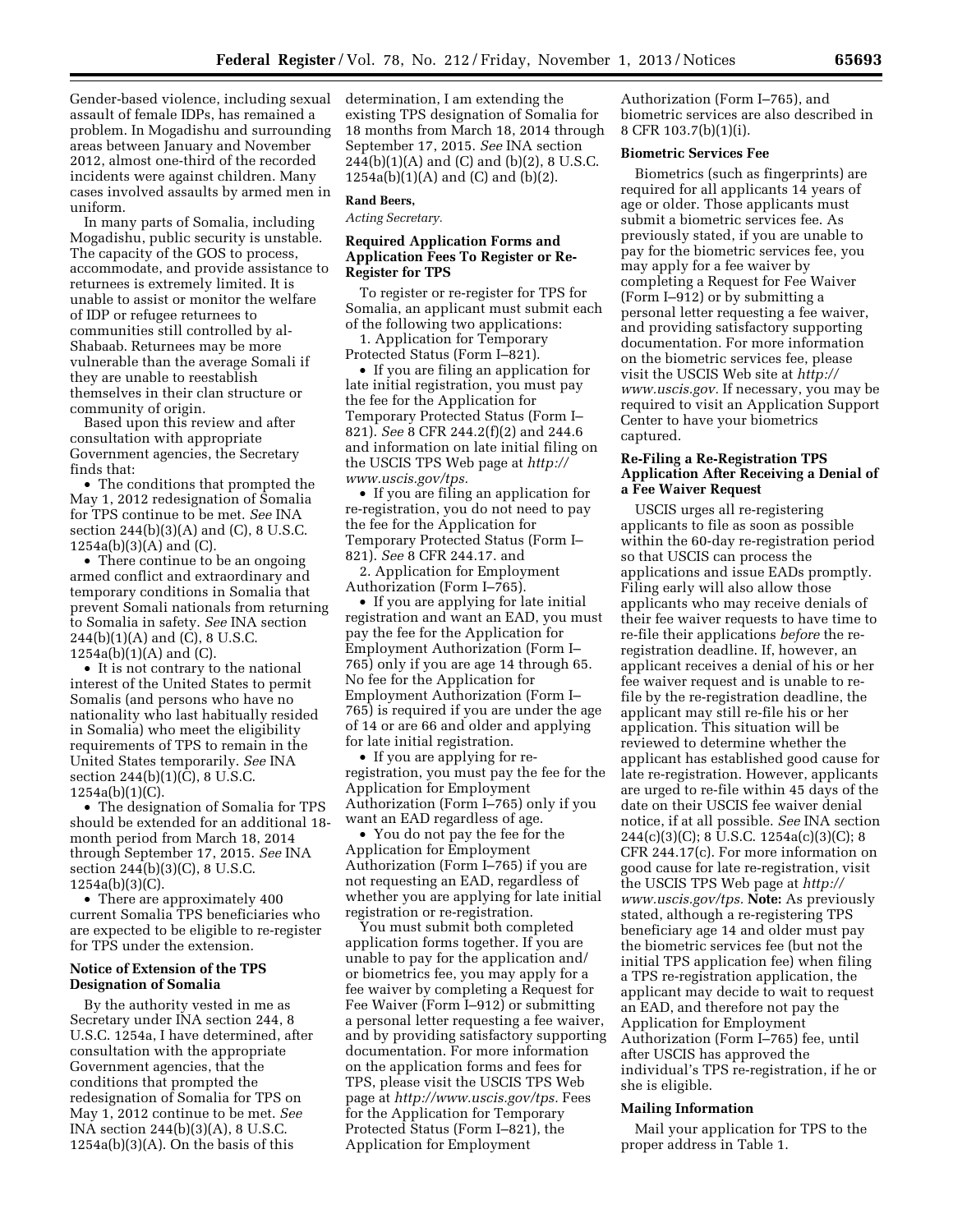# TABLE 1—MAILING ADDRESSES

| lf                                                       | Mail to $\ldots$                                                 |
|----------------------------------------------------------|------------------------------------------------------------------|
|                                                          | USCIS, Attn: TPS Somalia, 131 S. Dearborn 3rd Floor, Chicago, IL |
| You are using a non-U.S. Postal Service delivery service | 60603-5517.                                                      |

If you were granted TPS by an Immigration Judge (IJ) or the Board of Immigration Appeals (BIA), and you wish to request an EAD, or are reregistering for the first time following a grant of TPS by the IJ or BIA, please mail your application to the appropriate address in Table 1. Upon receiving a Notice of Action (Form I–797) from USCIS, please send an email to *[TPSijgrant.vsc@uscis.dhs.gov](mailto:TPSijgrant.vsc@uscis.dhs.gov)* with the receipt number and state that you submitted a re-registration and/or request for an EAD based on an IJ/BIA grant of TPS. You can find detailed information on what further information you need to email and the email addresses on the USCIS TPS Web page at *[http://www.uscis.gov/tps.](http://www.uscis.gov/tps)* 

### **E-Filing**

You cannot electronically file your application when re-registering or submitting a late initial registration for Somalia TPS. Please mail your application to the mailing address listed in Table 1.

# **Employment Authorization Document (EAD)**

*May I request an interim EAD at my local USCIS office?* 

No. USCIS will not issue interim EADs to TPS applicants and reregistrants at local offices.

*Will my current EAD that is set to expire on March 17, 2014, be automatically extended for 6 months?* 

No. This notice does not automatically extend previously issued EADs. DHS has announced the extension of the TPS designation of Somalia and established the reregistration period at an early date to allow sufficient time for USCIS to process EAD requests prior to the March 17, 2014 expiration date. You must apply during the 60-day re-registration period. Failure to file your TPS application during the re-registration period without good cause may result in gaps in work authorization. DHS strongly encourages you to apply as early as possible within the reregistration period.

*When hired, what documentation may I show to my employer as proof of employment authorization and identity when completing Employment Eligibility Verification (Form I–9)?* 

You can find a list of acceptable document choices on the ''Lists of Acceptable Documents'' for Employment Eligibility Verification (Form I–9). You can find additional detailed information on the USCIS I–9 Central Web page at *[http://](http://www.uscis.gov/I-9Central) [www.uscis.gov/I-9Central.](http://www.uscis.gov/I-9Central)* Employers are required to verify the identity and employment authorization of all new employees by using Employment Eligibility Verification (Form I–9). Within 3 days of hire, an employee must present proof of identity and employment authorization to his or her employer.

You may present any document from List A (reflecting both your identity and employment authorization), or one document from List B (reflecting identity) together with one document from List C (reflecting employment authorization). You may present an acceptable receipt for List A, List B, or List C documents as described in the Form I–9 Instructions. An EAD is an acceptable document under ''List A.'' Employers may not reject a document based on a future expiration date.

*What documentation may I show my employer if I am already employed but my current TPS-related EAD is set to expire?* 

At the time of expiration, you must present any document from List A or any document from List C on Employment Eligibility Verification (Form I–9) to re-verify employment authorization, or an acceptable List A or List C receipt described in the Form I– 9 instructions. Your employer is required to re-verify on Employment Eligibility Verification (Form I–9) the employment authorization of current employees upon the expiration of a TPS-related EAD. Your employer should use either Section 3 of the Employment Eligibility Verification (Form I–9) originally completed for the employee or, if this section has already been completed or if the version of Employment Eligibility Verification (Form I–9) is no longer valid, complete

Section 3 of a new Employment Eligibility Verification (Form I–9) using the most current version. Note that your employer may not specify which List A or List C document employees must present, and cannot reject an acceptable receipt.

USCIS anticipates that it will be able to process and issue new EADs for existing TPS Somalia beneficiaries before their current EADs expire on March 17, 2014. However, re-registering beneficiaries are encouraged to file as early as possible within the 60-day reregistration period to help ensure that they receive their EADs promptly.

*Can my employer require that I produce any other documentation to prove my status, such as proof of my Somali citizenship?* 

No. When completing Employment Eligibility Verification (Form I–9), including re-verifying employment authorization, employers must accept any documentation that appears on the ''Lists of Acceptable Documents'' for Employment Eligibility Verification (Form I–9) and that reasonably appears to be genuine and that relates to you or an acceptable List A, List B, or List C receipt. Employers may not request documentation that does not appear on the ''Lists of Acceptable Documents.'' Therefore, employers may not request proof of Somali citizenship when completing Employment Eligibility Verification (Form I–9) for new hires or re-verifying the employment authorization of current employees. If presented with EADs that are unexpired on their face, employers should accept such EADs as valid List A documents so long as the EADs reasonably appear to be genuine and to relate to the employee. Refer to the Note to Employees section for important information about your rights if your employer rejects lawful documentation, requires additional documentation, or otherwise discriminates against you based on your citizenship or immigration status, or your national origin.

#### **Note to All Employers**

Employers are reminded that the laws requiring proper employment eligibility verification and prohibiting unfair immigration-related employment